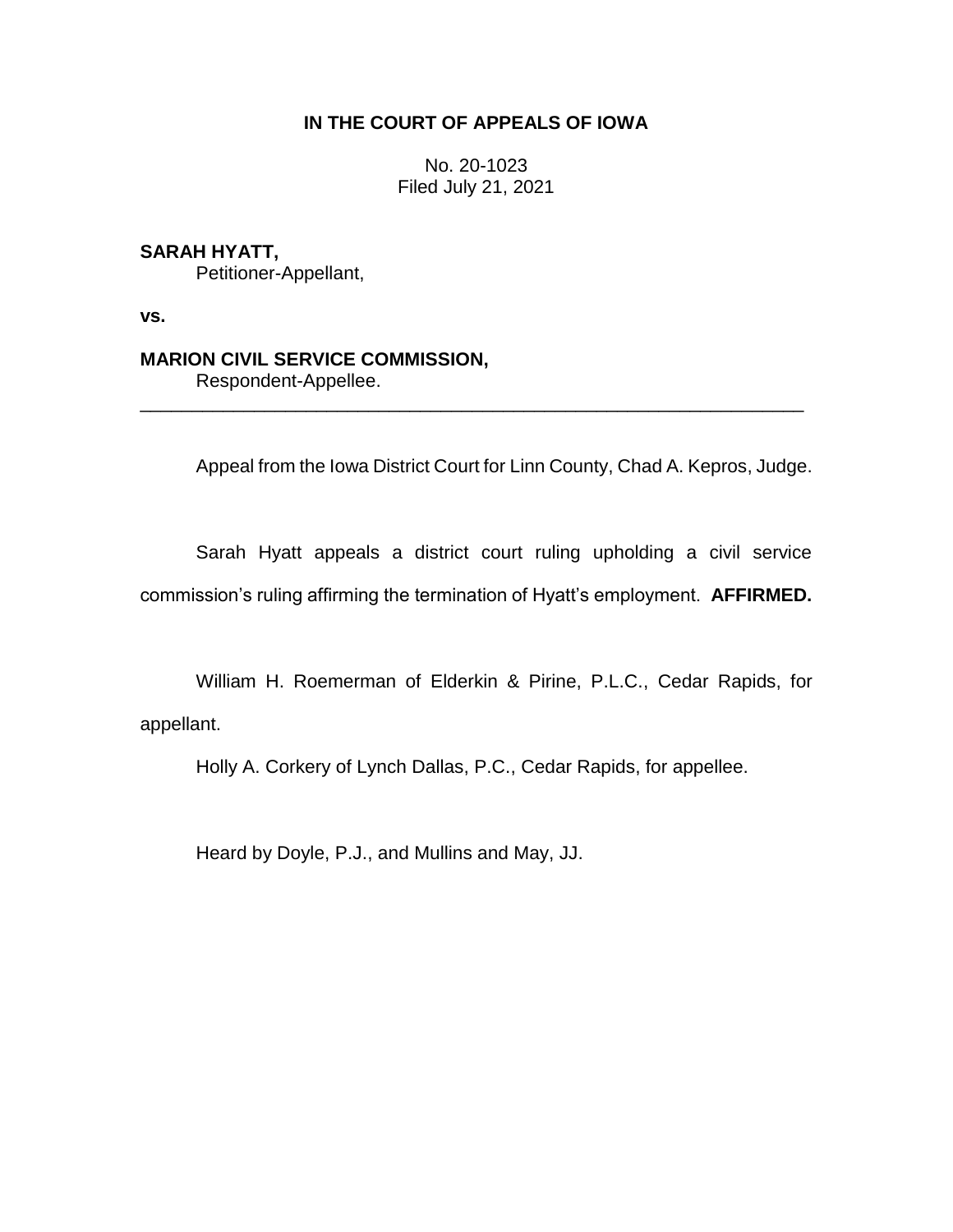# **MAY, Judge.**

The Marion Police Department terminated Sarah Hyatt's employment as a dispatcher. The Marion Civil Service Commission (the Commission) affirmed the termination. The district court upheld the Commission's ruling. Hyatt now asks this court to reinstate her employment.

Following our independent review of the record as a whole, we conclude Hyatt's termination was appropriate. We affirm.

#### **I. Background Facts and Prior Proceedings**

On Friday, February 22, 2019, Hyatt worked a double shift from 6:00 a.m. to 10:00 p.m. as an emergency services operator. While on duty, Hyatt began to experience leg pain. So, around 12:15 p.m., her husband brought her CBD tincture oil, which Hyatt had purchased online. He passed it to Hyatt in the police department lobby. Hyatt then used the CBD oil in front of other employees. Then she went back to work.

At some point that day, Hyatt went to take a break.<sup>1</sup> At that time, she said she was going to take a nap, walked into her supervisor's office, and closed the door. Hyatt "laid down and put a coat over" her face. She was in the office for ten to fifteen minutes. When she emerged, she seemed confused; asked about how long she was in the office; and commented about forgetting to set an alarm. About ten minutes later, she commented that "she felt refreshed, she felt better."

The following Monday, February 25, Officer Amanda Clark observed Hyatt consume oil from a dropper bottle. Officer Clark believed it was the same as the

 $\overline{a}$ 

<sup>&</sup>lt;sup>1</sup> Dispatch operators get two fifteen-minute breaks per shift.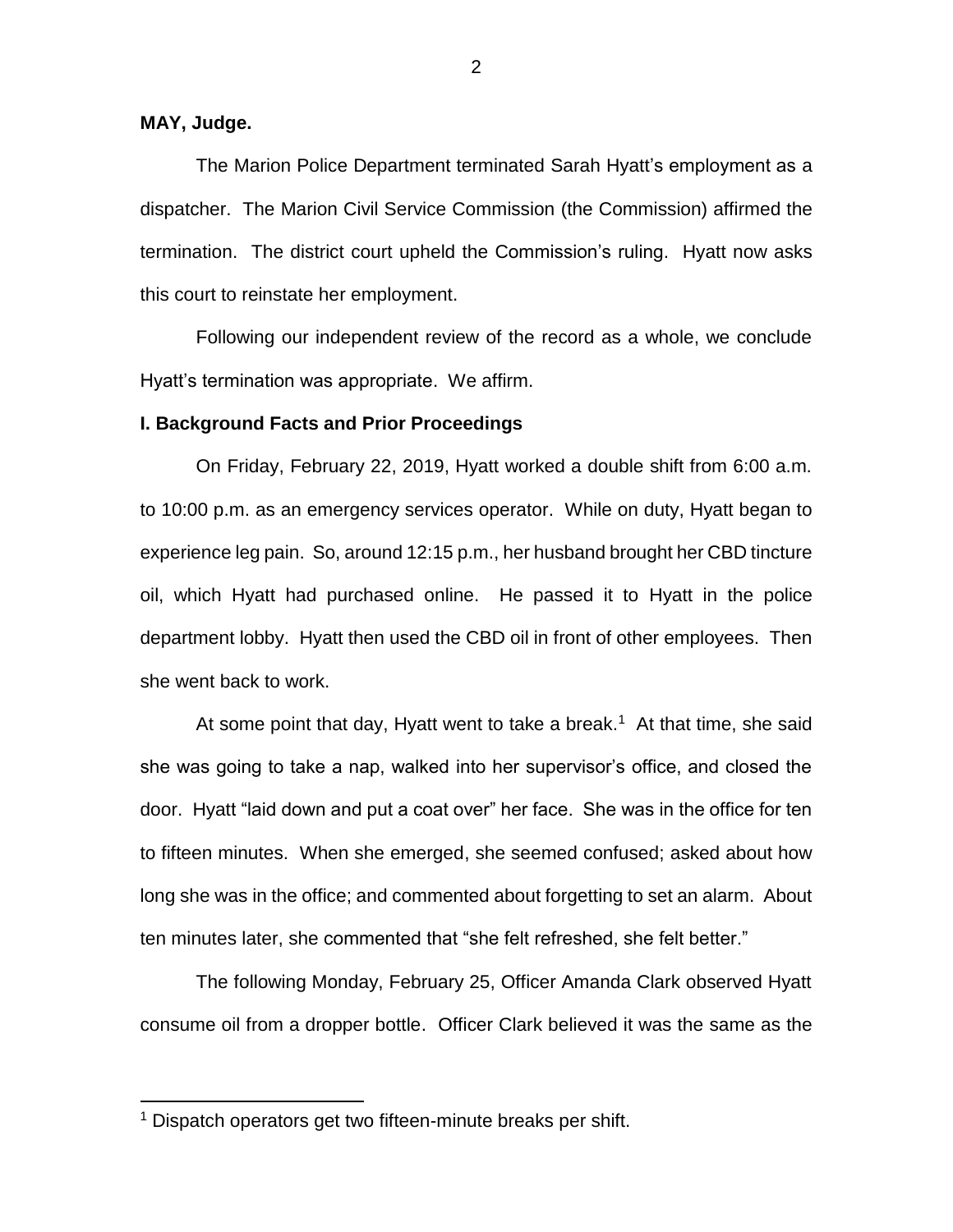CBD tincture bottle. Also, Hyatt told Officer Clark "she went into [her supervisor]'s office and took a nap" during her Friday shift.

Rhonda Kaczinski was Hyatt's supervisor. On February 27, Kaczinski became aware that Hyatt may have possessed CBD oil at work. On March 1, Kaczinski confronted Hyatt about it. Hyatt responded by questioning, "Oh the CBD oil?" Hyatt did not mention any other oils, such as essential oils, at that time.

Hyatt and Kaczinski went to talk to Sergeant Jeff Hartwig. Sergeant Hartwig told Hyatt she would be placed on paid administrative leave while he investigated claims against her. Kaczinski and Sergeant Hartwig then followed Hyatt home and collected the bottle of CBD tincture oil.

Sergeant Hartwig completed his investigation and found the CBD tincture oil contained cannabinol and THC. As part of his investigation, he also asked Hyatt whether she ever slept at work. Hyatt responded that she didn't know how to answer the question because she did go into Kaczinski's office and lain on the floor but she wasn't sure if she slept or not. Sergeant Hartwig summarized his findings and sent them to Kaczinski and Police Chief Joseph McHale.

Hyatt received a notice of a due process hearing along with a personnel incident report. The report stated Hyatt violated several policies including, "City of Marion Drug Free Work Policy 7.02, section 3"; "Marion Police Department Rule #333, Alcoholic beverages and drugs in Police Facility"; "Marion Police Department Rule #334, Possession and use of Drugs"; "Marion Police Department Rule #335 Sleeping on Duty"; "Marion Police Department Rule #305, Neglect of Duty"; and "Marion Police Department Rule #306, Truthfulness."

3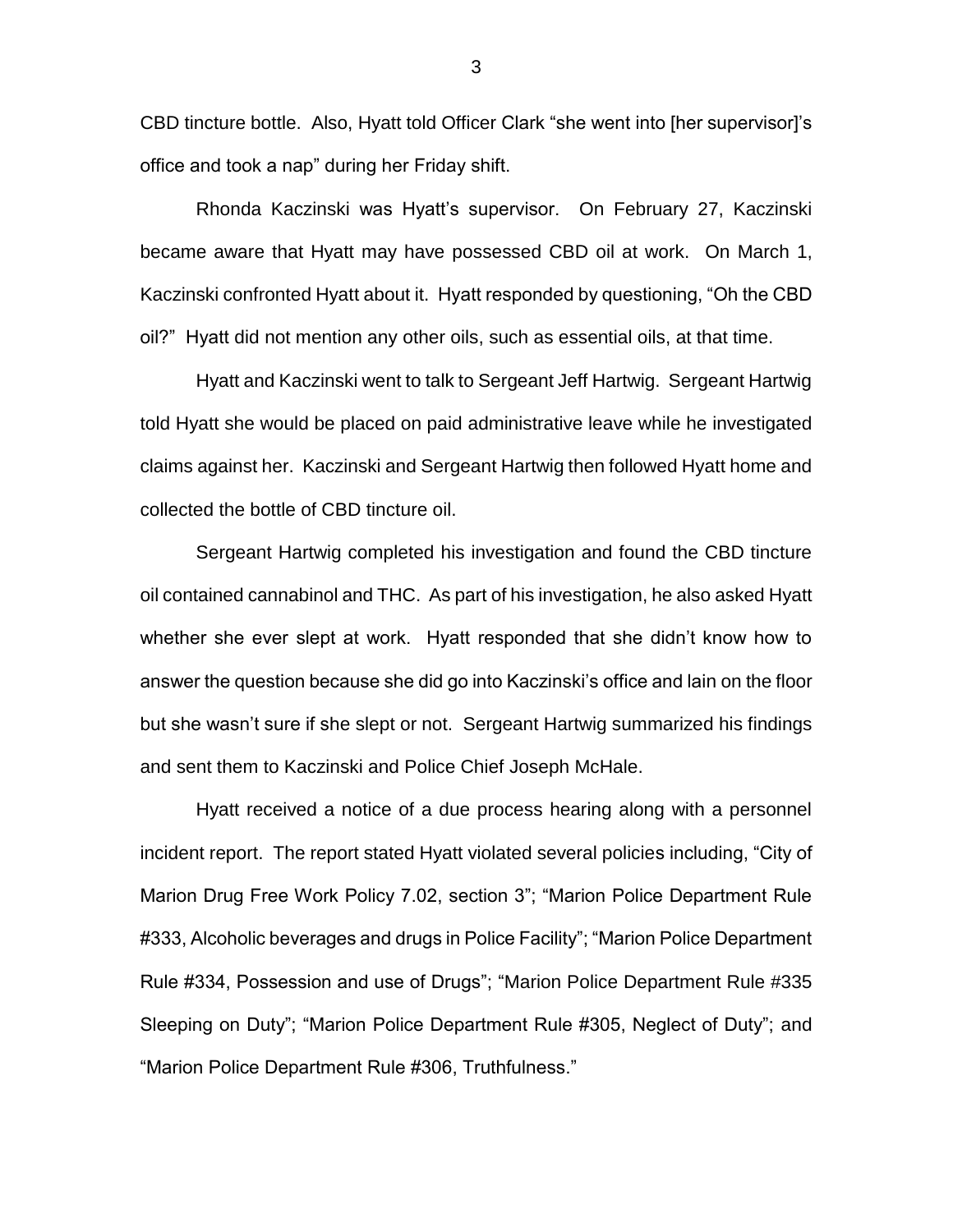Kaczinski and Chief McHale met with Hyatt and union president, Officer Nick Martens, at the due process meeting on March 14. Following the meeting, Kaczinski and Chief McHale agreed termination was appropriate. Hyatt was terminated the same day.

Hyatt appealed to the Commission. Following a hearing, the Commission upheld Hyatt's termination in a written ruling. The Commission concluded the CBD tincture oil contained THC—and THC is a controlled substance. The Commission also determined Hyatt slept while on break on February 22 and left a trainee unsupervised, which violated departmental rules #335 (sleeping on duty) and #305 (neglect of duty). Finally, the Commission determined "Hyatt was not forth right and truthful when she was interviewed during her internal affairs investigation" and violated departmental rule #306 (truthfulness).

Hyatt appealed to the district court, which upheld the Commission's ruling. She now appeals to this court. We will discuss additional facts as necessary.

#### **II. Standard of Review**

Iowa Code section 400.27(3) (2019) permits a civil service employee to seek judicial review of a civil service commission in district court. "The scope of review for the appeal shall be limited to de novo appellate review without a trial or additional evidence." Iowa Code § 400.27(3). Because the district court's review does not involve a trial or hearing additional evidence, we do not give weight to the factual findings made by the district court. *Milligan v. Ottumwa Civil Serv. Comm'n*, No. 18-1810, 2019 WL 5792655, at \*5 (Iowa Ct. App. Nov. 6, 2019). Rather, "we apply the 'de novo' standard that requires us to give weight to the findings of the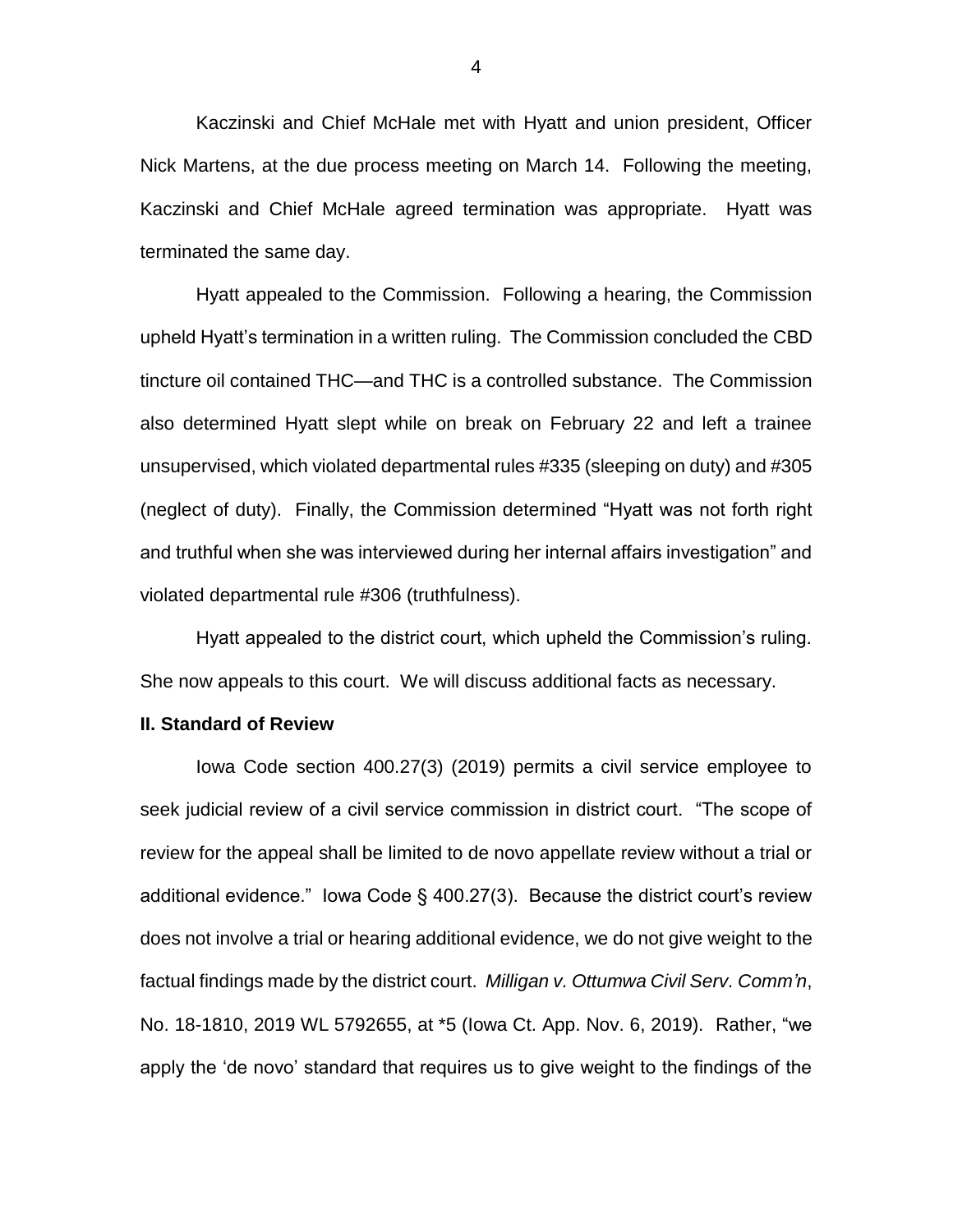commission, to review whether the sanction was warranted and restricts us to the record made at the commission level." *Id.*

## **III. Discussion**

## *A. Whether CBD Tincture Oil is a Controlled Substance in Iowa*

Hyatt first quarrels with the standard of review applied by the district court. She contends the district court improperly deferred to the Commission's legal findings. Hyatt claims the district court failed to complete an independent legal analysis as to whether the CBD tincture oil qualified as a controlled substance under the Iowa Code as enacted at the time Hyatt possessed the oil. Instead, the district court relied on (1) a statement made by the Iowa Attorney General regarding whether a substance with any amount of THC qualifies as a controlled substance and (2) the Commission's reliance on the Attorney General's statement.

But we need not decide whether the district court's approach was correct. Rather, as Hyatt recognizes, we must conduct our own legal analysis to determine whether the Iowa Code classified the CBD tincture oil as a controlled substance. We "review questions of statutory interpretation for correction of legal error." *See Jones v. Univ. of Iowa*, 836 N.W.2d 127, 139 (Iowa 2013).

Here the focus is Iowa Code chapter 124, titled "Controlled Substances." Hyatt draws our attention to section 124.101(20), which defines "[m]arijuana" as

all parts of the plants of the genus Cannabis, whether growing or not; the seeds thereof; the resin extracted from any part of the plant; and every compound, manufacture, salt, derivative, mixture or preparation of the plant, its seeds or resin, including tetrahydrocannabinols [(THC)]. It does not include the mature stalks of the plant, fiber produced from the stalks, oil or cake made from the seeds of the plant, any other compound, manufacture, salt, derivative, mixture, or preparation of the mature stalks (except the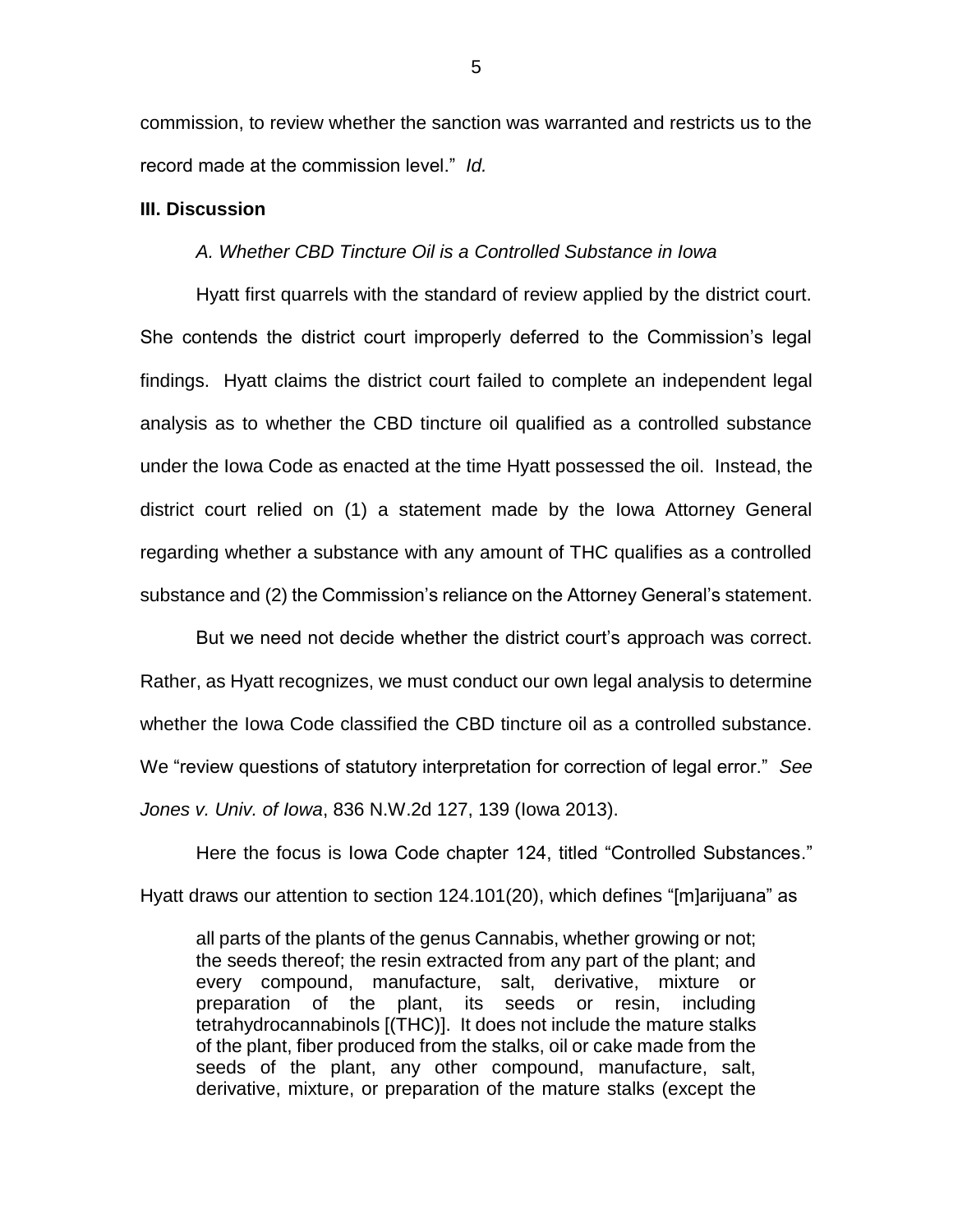resin extracted therefrom), fiber, oil or cake or the sterilized seed of the plant which is incapable of germination.

Hyatt acknowledges that, according to its label, her CBD tincture oil contains "hemp oil." And Hyatt further acknowledges hemp is "a plant of the genus Cannibis." But Hyatt claims hemp oil is generally understood to mean oil pressed from the Cannibis plant's seeds. And section 124.101(20)'s definition of "marijuana" expressly excludes "oil . . . made from the seeds of the" Cannabis "plant." So, Hyatt contends, her CBD tincture oil could not have been "marijuana." Therefore, in Hyatt's view, the oil could not have constituted a "controlled substance" even if it contained THC.

We disagree. Section 124.101(5) defines "controlled substance" to include all of the substances identified in "schedules I through V." Schedule I appears in section 124.204. *See also* Iowa Code § 124.202. It is essentially a long list of controlled substances. "Marijuana" is one of them. It is named in paragraph 124.204(4)(m). But THC is also named in a separate subparagraph. Specifically, subparagraph 124.204(4)(u)(1) makes THC a schedule I "controlled substance" regardless of whether it is "naturally contained in a plant of the genus Cannibis (Cannibis plant)" or a "synthetic equivalent."<sup>2</sup> And subsection 124.204(4) clarifies that any mixture that contains "*any* quantity of" THC qualifies as a "controlled substance." (Emphasis added.)

 $\overline{a}$ 

 $2$  This section was amended shortly thereafter to exempt products containing less than 0.3% THC. *See* 2019 Iowa Acts ch. 130, §§ 22, 23. This subsequent change in the Code supports our conclusion that a product containing any amount of THC prior to the amendment amounted to a schedule I controlled substance.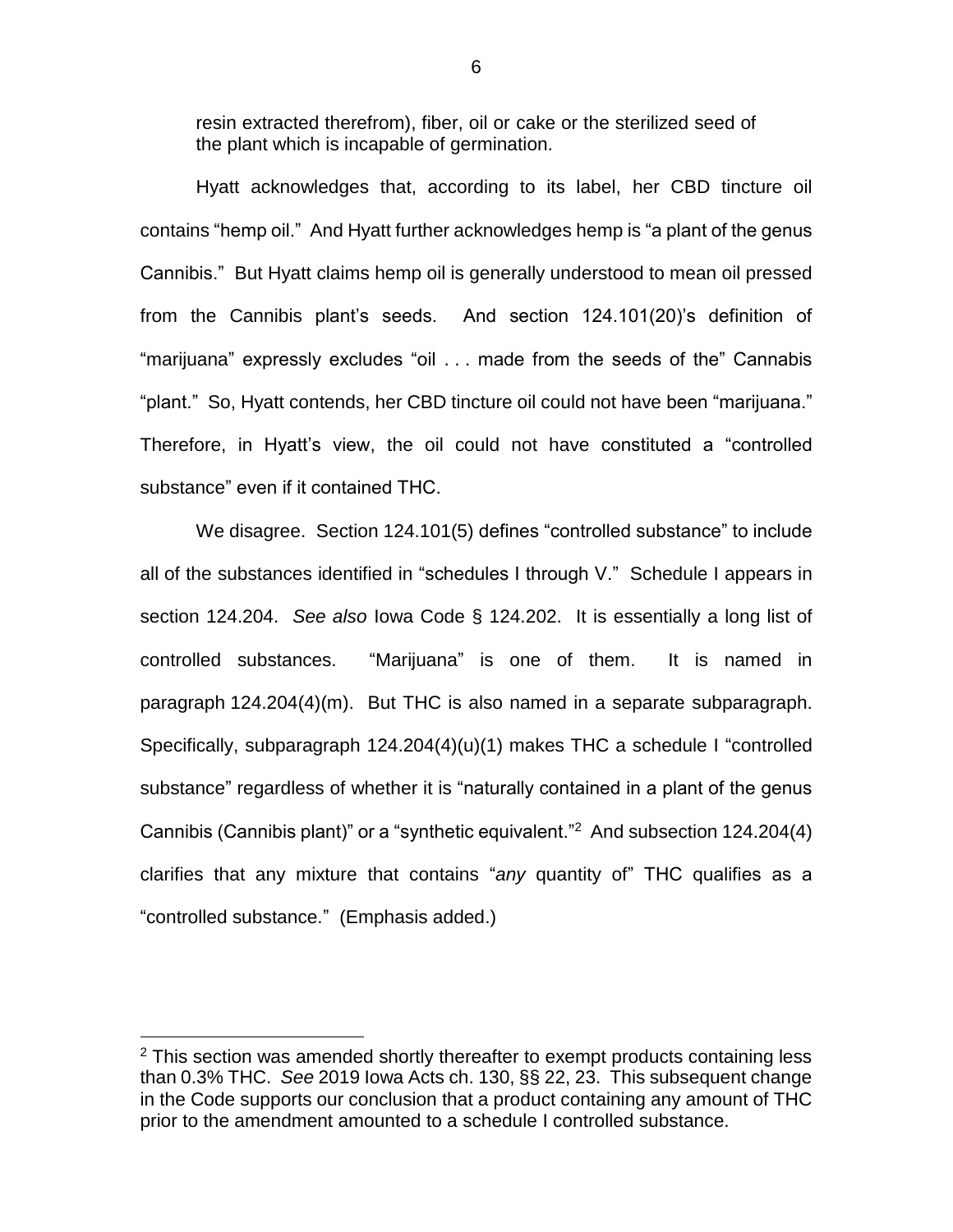Following our de novo review, we conclude Hyatt's CBD tincture oil contained THC. $3$  It was, therefore, a controlled substance under lowa law. $4$  So the commission committed no legal error in determining the CBD tincture oil was a controlled substance.

### *B. Whether Termination Was Warranted*

 $\overline{a}$ 

We turn next to the central question in this appeal: Was Hyatt's termination appropriate? Before reaching that issue, however, we note Hyatt's concerns about the district court's approach to this question. Hyatt claims the district court paid too much deference to the Commission's findings of fact.

As with the legal issues surrounding CBD oil, however, we need not decide whether the district court's approach was correct. Instead, our task is to conduct a de novo review and determine for ourselves whether termination was appropriate. *See Milligan*, 2019 WL 5792655, at \*5. This includes "an independent evaluation of the totality of the circumstances as shown by the entire record." *State v. Salcedo*, 935 N.W.2d 572, 577 (Iowa 2019) (citation omitted). We give deference to the factual findings of the Commission, but we are not bound by them.

<sup>&</sup>lt;sup>3</sup> The manufacture's website stated its products contain THC and any product without THC would be labeled as such. The CBD tincture oil had no such label. And Hyatt conceded that the CBD tincture oil contained some amount of THC. <sup>4</sup> We note Hyatt's argument that because oil made from Cannibis seeds is not "marijuana" for purposes of section 124.101(20), THC derived from Cannibis seeds is not THC for purposes of section  $124.404(4)(u)(1)$ . We disagree. By its plain terms, section 124.404(4)(u)(1) encompasses all THC derived from the "Cannibis plant." Seeds are parts of plants. *See Seed*, https://www.dictionary.com/browse/ seed (last visited June 24, 2021) (defining "seed" as "the fertilized, matured ovule of a flowering plant, containing an embryo or rudimentary plant" and "any propagative part of a plant, including tubers, bulbs, etc., especially as preserved for growing a new crop"). So section 124.404(4)(u)(1) encompasses THC derived from Cannibis seeds.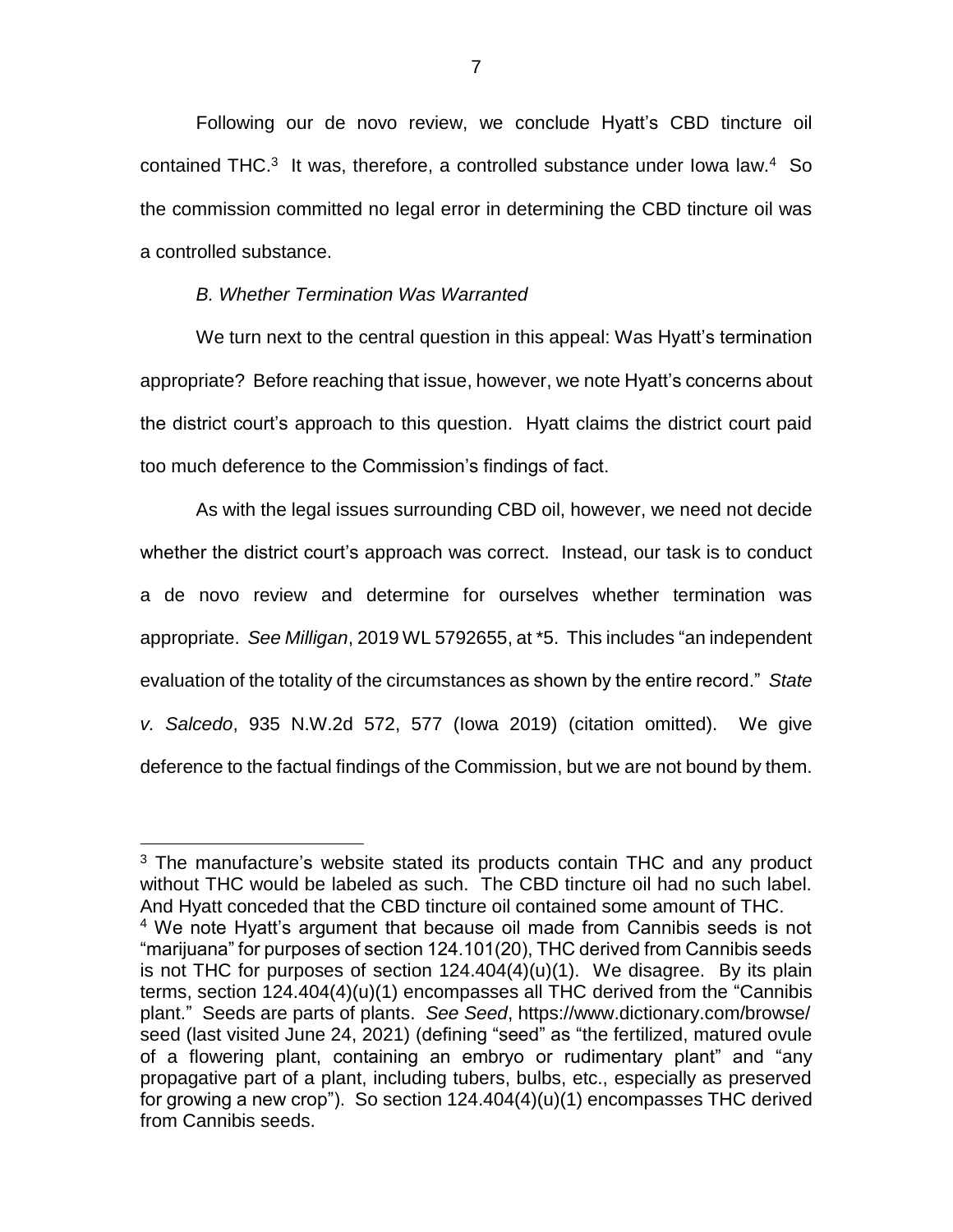*See Milligan*, 2019 WL 5792655, at \*5; *see, e.g.*, *In re Pardee*, 872 N.W.2d 384, 390 (Iowa 2015) (noting we give deference to the fact finder's factual findings but "are not bound by those findings" (citation omitted)); *In re Marriage of Kimbro*, 826 N.W.2d 696, 698 (Iowa 2013) (same); *State v. Lambert*, No. 12-0311, 2012 WL 4901517, at \*1 (Iowa Ct. App. Oct. 17, 2012) (recognizing that we defer to the fact finder's factual findings "because of its greater ability to evaluate the credibility of witnesses" though we are not bound by them); *State v. Whitson*, No. 10-1284, 2011 WL 3925698, at \*2 (Iowa Ct. App. Sept. 8, 2011) ("We defer to the factual findings of the [fact finder], but are not bound by them.").

Our review is governed by Iowa Code section 400.18(1), which provides:

A person holding civil service rights as provided in this chapter shall not be removed, discharged, demoted, or suspended arbitrarily, but may be removed, discharged, demoted, or suspended due to any act or failure to act by the employee that is in contravention of law, city policies, or standard operating procedures, or that in the judgment of the person having the appointing power as provided in this chapter, or the chief of police or chief of the fire department, is sufficient to show that the employee is unsuitable or unfit for employment.

So Hyatt could not be terminated for an arbitrary reason. But she could be terminated "due to any act or failure to act by the employee that is in contravention of law, city policies, or standard operating procedures" or if, in Chief McHale's judgment, she was unsuitable or unfit for employment. *See* Iowa Code § 400.18(1).

Here, Hyatt was terminated for possessing and consuming the CBD tincture oil at work, sleeping while on break, and being untruthful during the investigation. Following our de novo review, with appropriate deference to the Commission's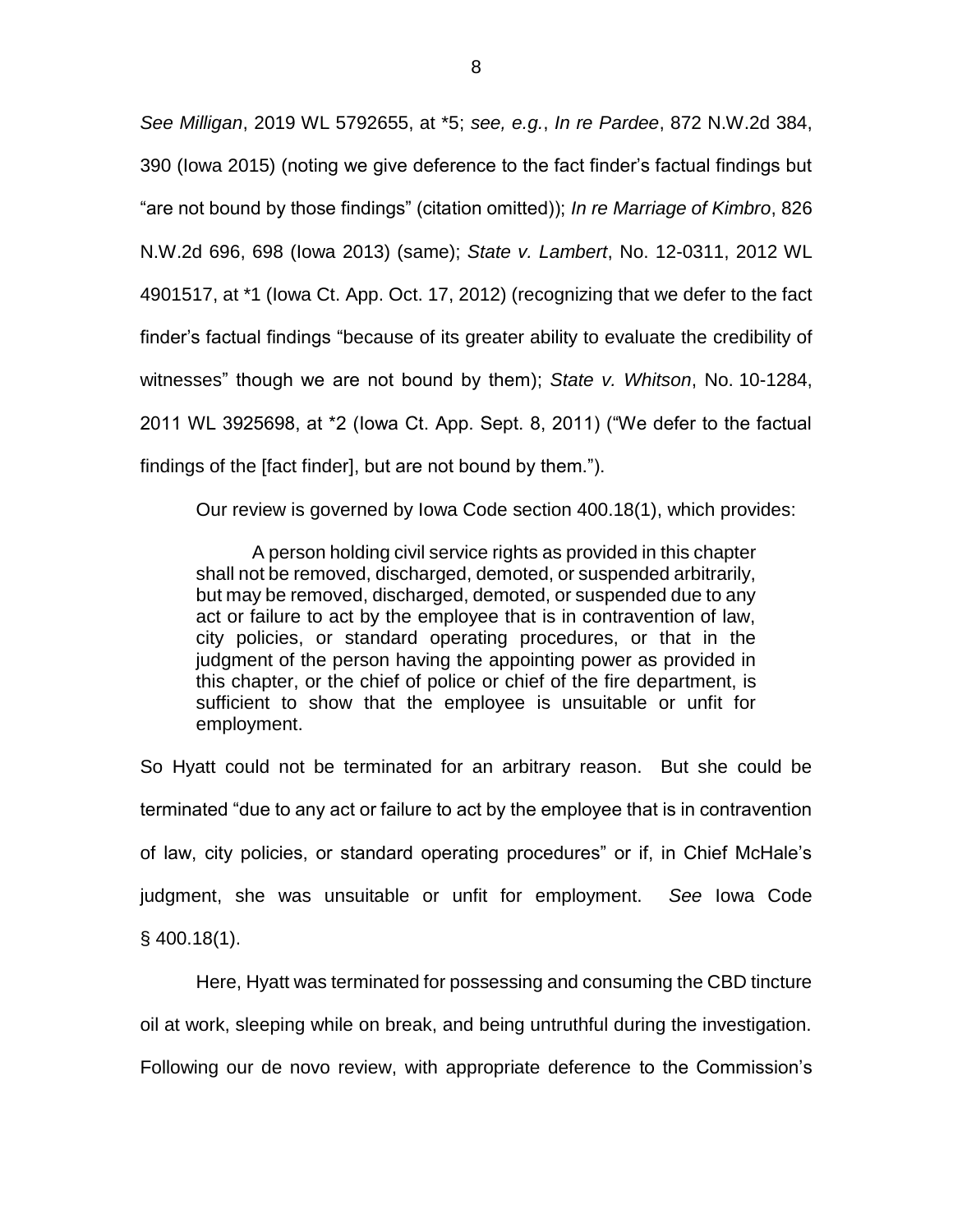factual findings, we conclude Hyatt was not terminated arbitrarily. Instead, we find Hyatt's conduct violated Iowa law and the department policies.

By her own admission, Hyatt possessed and consumed the CBD tincture oil at work. As an excuse, she claims ignorance of its status as a controlled substance. But her subjective understanding is immaterial to its legal status as a controlled substance. Her use and possession violated the City of Marion Drug Free Work Policy 7.02, section 3, which prohibits "possession or use of a controlled substance on the employer's premises." Also, Marion Police Department Rule #333 prohibits employees from storing or bringing controlled substances into the police facility "except those that are held as evidence." And Marion Police Department Rule #334 prohibits use or possession of any controlled substance unless prescribed by a physician or dentist and requires the employee to notify their commander if the controlled substance is prescribed. When Hyatt possessed and used the CBD tincture oil at work, she violated all of these rules.

Hyatt denies sleeping at work. But the commission found the contrary evidence compelling. So do we. Hyatt proclaimed she was going to nap on her break. She went into an office with the lights off and closed the door. She covered her eyes. According to a witness, she was groggy when she came out of the office. Then she noted she felt refreshed. Hyatt claims she was not in the office long enough to fall asleep and notes she could hear the radio traffic while in the office. But a few days later, and before she had motivation to claim she did not sleep, she told a coworker that "she went into Rhonda's office and took a nap" during her recent shift. While no one actually observed Hyatt sleeping (because she was in an office with the door closed), the evidence leads us to conclude she slept. This

9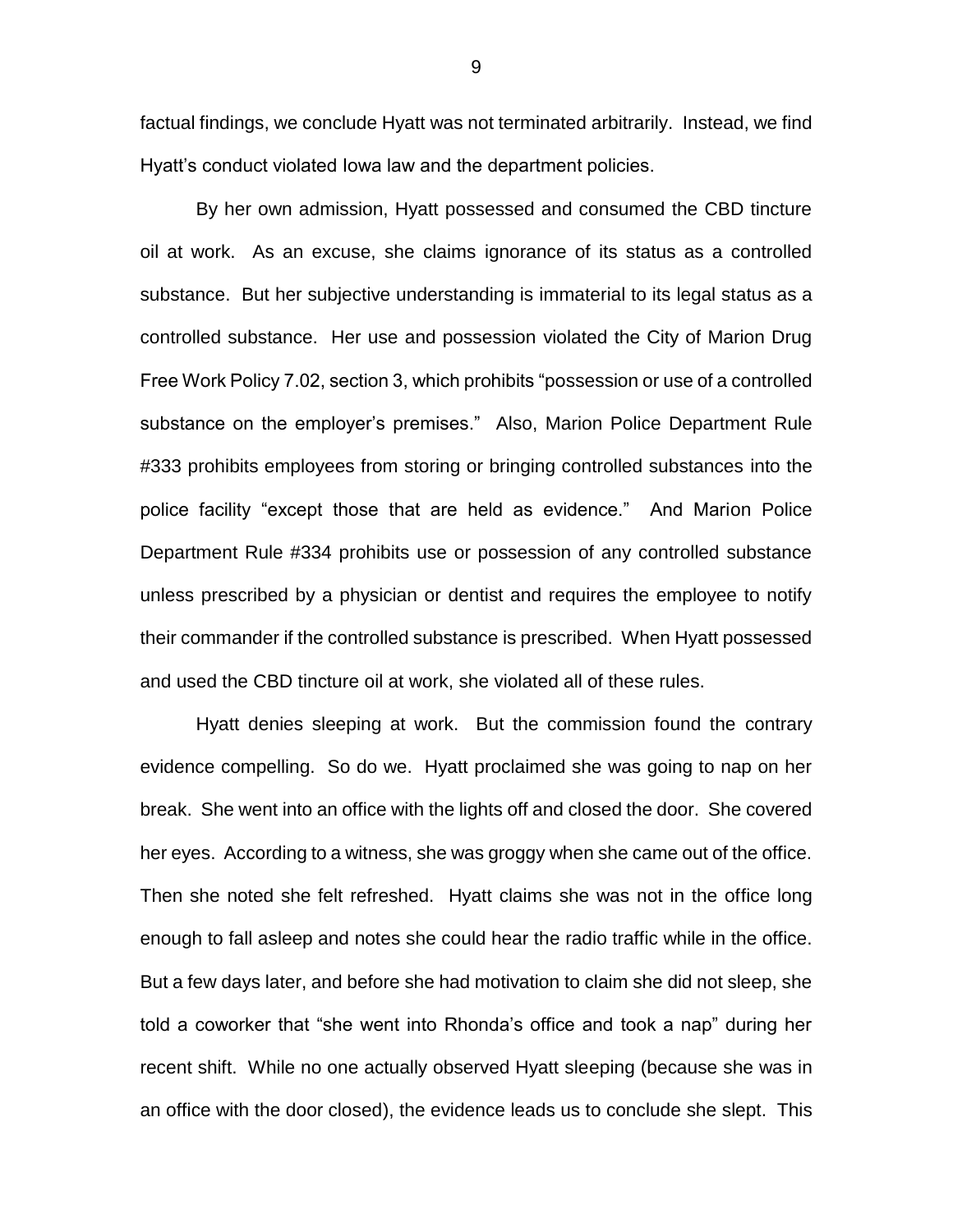violated Marion Police Department Rule #335, which requires employees to "remain awake while on duty" and to report their inability to stay awake to a commanding officer.<sup>5</sup>

Finally, although Hyatt takes issue with the Commission's finding that she was not truthful during this investigation, we conclude the Commission was correct. Hyatt slept at work and then denied it. She was also untruthful about how many times she used CBD oil. Hyatt notes the Commission found she used the CBD tincture oil three times because coworkers saw her use something in a bottle dropper consistent with the CBD tincture oil three times (on February 22, 25, and 28). According to Hyatt, on two of those occasions (February 25 and 28) she actually used essential oils, not CBD oil. Witnesses were just confused about what they saw, Hyatt claims. But a trainee saw Hyatt use a bottle dropper later and heard Hyatt talk to someone about CBD oil at that time. And when Kaczinski confronted Hyatt, Hyatt never mentioned using essential oils; instead she responded "Oh the CBD oil?" Nor had Hyatt's coworkers ever noticed her use anything like essential oils before her admitted use of the CBD tincture oil. So we find the reports of Hyatt's later use of the CBD tincture oil to be credible.

Because Hyatt was untruthful when she denied sleeping at work and using the CBD tincture oil multiple times, we conclude she violated Marion Police Department Rule #306. This rule prohibits employees from "depart[ing] from the truth in giving testimony, or in connection with any legal official order received by them, or in any of their official duties."

 $\overline{a}$ 

<sup>&</sup>lt;sup>5</sup> The parties appear to agree this rule prohibits sleeping even when an employee is on break. We follow their lead.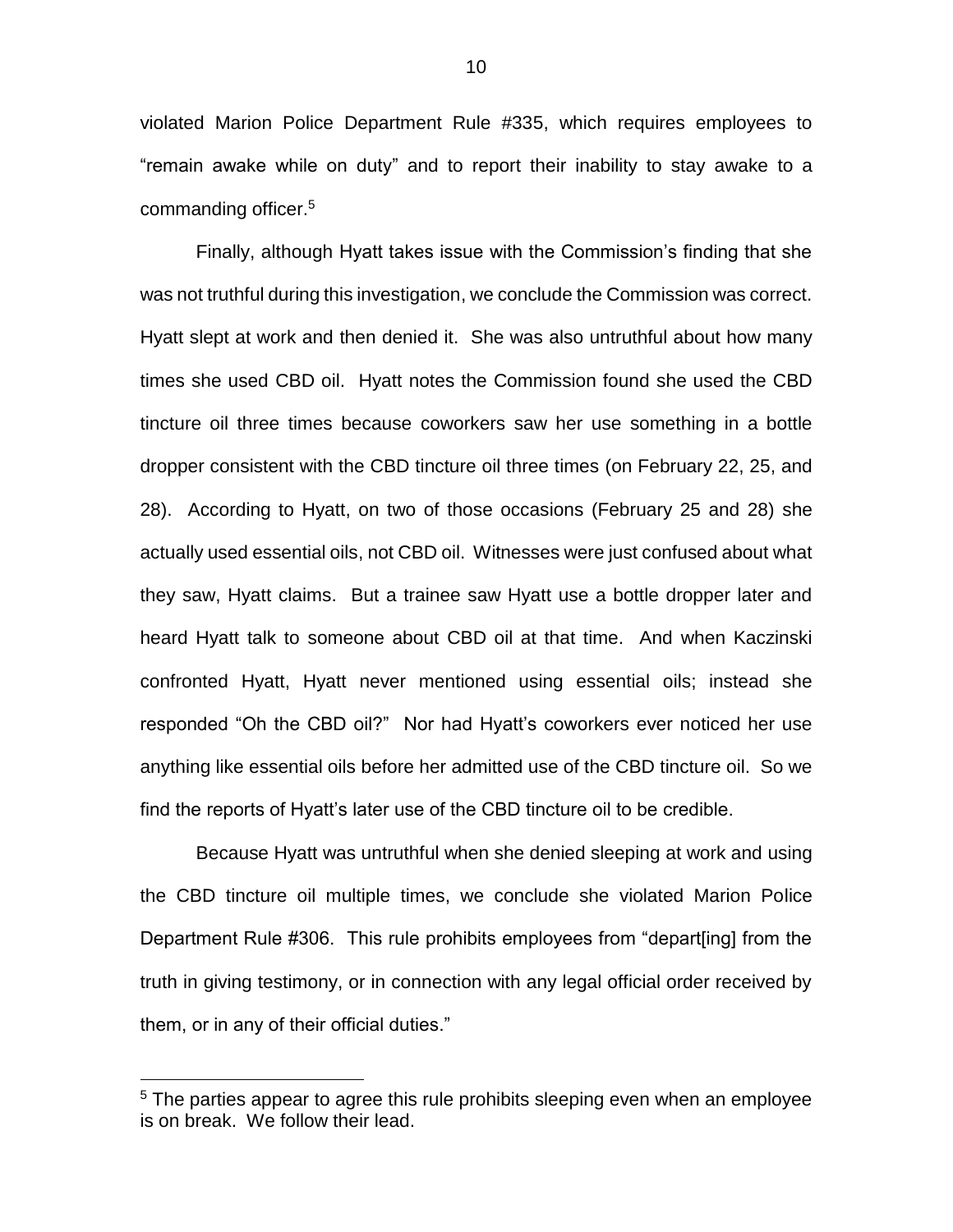Despite these violations, Hyatt contends the Commission incorrectly found her termination warranted.<sup>6</sup> In considering this claim, we have "*independently* construe[d] the factual record as a whole to determine if [Hyatt]'s discipline was warranted." *Civil Serv. Comm'n of Coralville v. Johnson*, 653 N.W.2d 533, 537 (Iowa 2002) (citation omitted).

Hyatt notes that others have slept on the job and were not terminated. But Hyatt did not *merely* sleep on the job. She also possessed and used a controlled substance at work, a serious breach of city and departmental policy. And Hyatt was also untruthful during the investigation. We have previously stated, "Termination, while harsh, is appropriate discipline for dishonesty in an internal investigation." *Milligan*, 2019 WL 5792655, at \*8. This rings true here as well. 7 Considering all of Hyatt's transgressions and "the factual record as a whole," we conclude her termination was appropriate.<sup>8</sup> *Johnson*, 653 N.W.2d at 537.

### **IV. Conclusion**

 $\overline{a}$ 

Under the Iowa Code in force at the time of these events, the CBD tincture oil was a controlled substance. Because Hyatt possessed and used the CBD tincture oil at work, slept on the job, and was untruthful in the following

<sup>&</sup>lt;sup>6</sup> Hyatt claims the district court erred by failing to independently consider whether her termination was warranted under the facts. But regardless of how the district court approached the issue, Hyatt agrees we are free to make our own independent determination. We have done so.

 $<sup>7</sup>$  At oral argument, Hyatt conceded that termination is an appropriate response to</sup> dishonesty.

<sup>&</sup>lt;sup>8</sup> Even if the CBD Tincture oil did not qualify as a controlled substance, we still conclude Hyatt's sleeping on the job and dishonesty during the investigation would warrant termination.